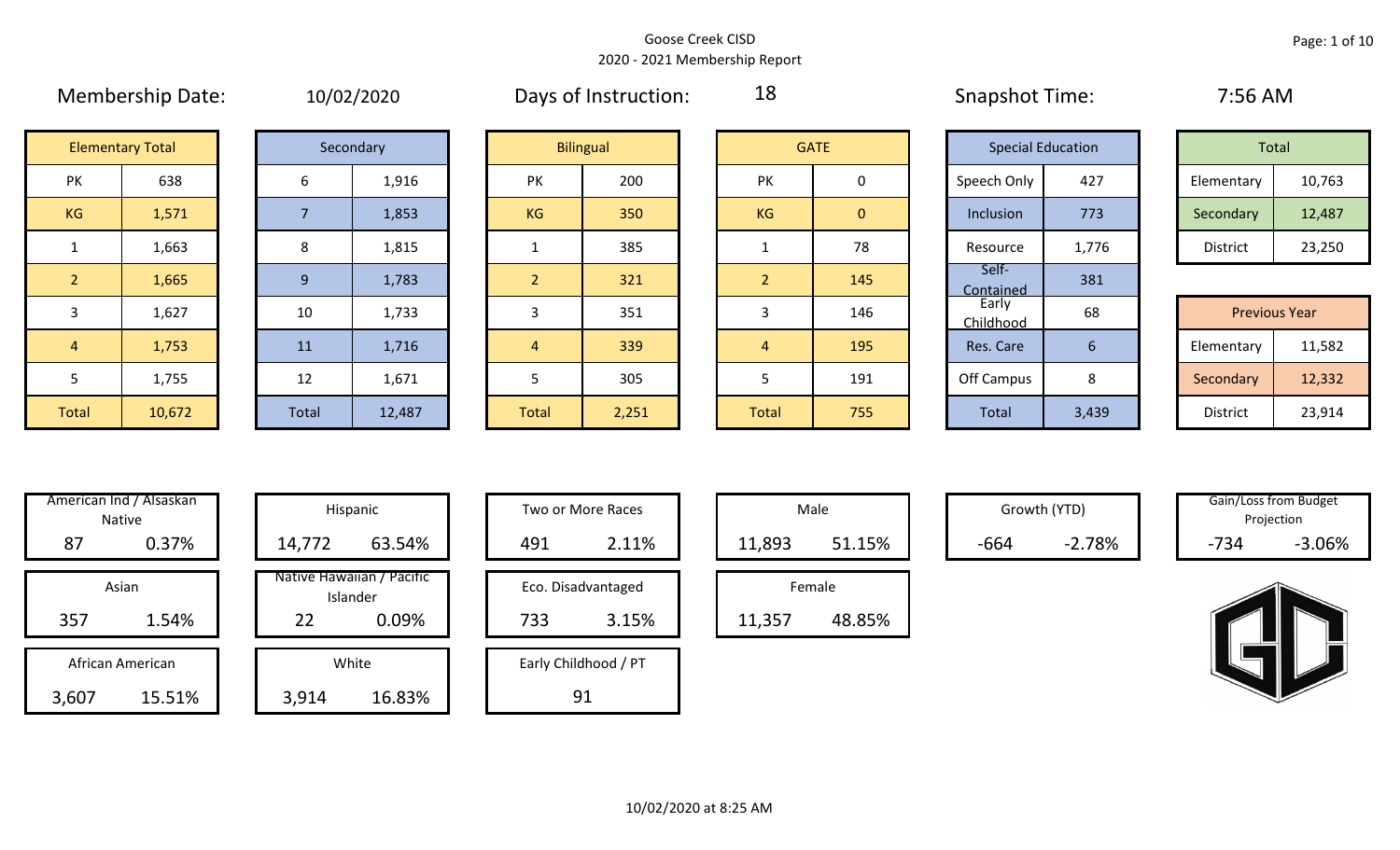|                 | 10/02/2020             | <b>PK</b>      |    |             | KG             |                |                |       | $\overline{2}$ |      |             |                |                         |             | 4              |                         |       | 5              |              |       | Campus Totals | Early    | Spec. | Total | 19-20 | $20 - 21$  |          |
|-----------------|------------------------|----------------|----|-------------|----------------|----------------|----------------|-------|----------------|------|-------------|----------------|-------------------------|-------------|----------------|-------------------------|-------|----------------|--------------|-------|---------------|----------|-------|-------|-------|------------|----------|
| Date            |                        | GenEd BilEd    |    | GenEd BilEd |                | GenEd          | <b>BilEd</b>   | GenEd | <b>BilEd</b>   |      | Total GenEd | <b>BilEd</b>   |                         | Total GenEd | <b>BilEd</b>   | <b>Total</b>            | GenEd | <b>BilEd</b>   | <b>Total</b> | GenEd | <b>BilEd</b>  | Child    | Prog  |       |       | Projection | Capacity |
|                 | Teachers               | $\overline{2}$ | 1  | 4           | 2              | 4              | $\overline{2}$ | 4     | $\mathbf{1}$   | 5    | 4           | $\overline{2}$ | 6                       | 5           | -1             | 6                       | 3     | 1              | 4            | 26    | 10            |          |       |       |       |            |          |
| Alamo           | Students               | 26             | 13 | 72          | 25             | 77             | 24             | 77    | 23             | 100  | 92          | 21             | 113                     | 85          | 21             | 106                     | 83    | 17             | 100          | 512   | 144           | 0        | 48    | 704   | 783   | 773        | 850      |
|                 | <b>Available Seats</b> | 18             | 9  | 16          | 19             | 11             | 20             | 11    | $-1$           | 10   | -4          | 23             | 19                      | 25          | -1             | 26                      | $-8$  | 8              | U            |       |               |          |       |       |       |            |          |
|                 | Teachers               | $\overline{2}$ |    | 3           | $\overline{2}$ | 3              | $\overline{2}$ | 3     | $\overline{2}$ | 5    | 3           | $\overline{2}$ | 5                       | 3           | 2              | 5                       | 3     | $\overline{2}$ | 5            | 20    | 13            |          |       |       |       |            |          |
| Ashbel<br>Smith | Students               | 30             | 20 | 52          | 22             | 62             | 29             | 71    | 25             | 96   | 67          | 33             | 100                     | 73          | 26             | 99                      | 63    | 33             | 96           | 418   | 188           | 0        | 32    | 638   | 708   | 660        | 924      |
|                 | <b>Available Seats</b> | 14             | 2  | 14          | 22             | $\overline{4}$ | 15             | -5    | 19             | 14   | $-1$        | 11             | 10                      | $-7$        | 18             | 11                      | 12    | 17             | 29           |       |               |          |       |       |       |            |          |
|                 | Teachers               | 1              | 1  | 4           | $\overline{2}$ | 4              | $\overline{2}$ | 4     | $\overline{2}$ | 6    | 4           | $\overline{2}$ | 6                       | 5           | $\overline{2}$ | $\overline{\mathbf{z}}$ | 4     | $\mathbf{1}$   | 5            | 26    | 12            |          |       |       |       |            |          |
| Austin          | Students               | 21             | 10 | 68          | 32             | 75             | 28             | 88    | 27             | 115  | 72          | 34             | 106                     | 107         | 34             | 141                     | 88    | 32             | 120          | 519   | 197           | 0        | 9     | 725   | 769   | 772        | 814      |
|                 | <b>Available Seats</b> | 1              | 12 | 20          | 12             | 13             | 16             | 0     | 17             | 17   | 16          | 10             | 26                      | 3           | 10             | 13                      | 12    | $-7$           | 5            |       |               |          |       |       |       |            |          |
|                 | Teachers               | $\overline{2}$ | 1  | 5           | $\overline{2}$ | 5              | $\overline{2}$ | 5     | $\mathbf{1}$   | 6    | 4           | $\overline{2}$ | 6                       | 6           | 1              | $\overline{7}$          | 5     | 1              | 6            | 32    | 10            |          |       |       |       |            |          |
| <b>Banuelos</b> | Students               | 33             | 14 | 111         | 20             | 108            | 29             | 101   | 18             | 119  | 93          | 25             | 118                     | 120         | 17             | 137                     | 105   | 17             | 122          |       |               | $\Omega$ | 10    | 821   | 881   | 833        | 850      |
|                 | <b>Available Seats</b> | 11             | 8  | $-1$        | 24             | $\overline{2}$ | 15             | 9     | $\overline{4}$ | 13   | $-5$        | 19             | 14                      | 12          | 5              | 17                      | 20    | 8              | 28           | 671   | 140           |          |       |       |       |            |          |
|                 | Teachers               | $\overline{2}$ | 1  | 5           | 1              | 5              | 1              | 4     | 1              | 5    | 5           | $\overline{2}$ | $\overline{\mathbf{z}}$ | 5           | $\overline{2}$ | $\overline{\mathbf{z}}$ | 5     | 1              | 6            | 31    | 9             |          |       |       |       |            |          |
| Bowie           | Students               | 29             | 11 | 91          | 19             | 88             | 23             | 87    | 20             | 107  | 86          | 24             | 110                     | 100         | 21             | 121                     | 114   | 7              | 121          | 595   |               |          | 25    | 746   | 832   | 783        | 880      |
|                 | <b>Available Seats</b> | 15             | 11 | 19          | 3              | 22             | $-1$           | 1     | $\overline{2}$ | 3    | 24          | 20             | 44                      | 10          | 23             | 33                      | 11    | 18             | 29           |       | 125           |          |       |       |       |            |          |
|                 | Teachers               | $\overline{2}$ | 1  | 3           | $\overline{2}$ | $\overline{4}$ | $\overline{2}$ | 4     | 1              | 5    | 4           |                | 5                       | 4           | $\mathbf{1}$   | 5                       | 4     | $\overline{2}$ | 6            | 25    | 10            |          |       |       |       |            |          |
| Carver          | Students               | 25             | 8  | 54          | 37             | 71             | 41             | 69    | 26             | 95   | 77          | 27             | 104                     | 73          | 18             | 91                      | 80    | 29             | 109          | 449   | 186           | O        | 13    | 648   | 735   | 723        | 836      |
|                 | <b>Available Seats</b> | 19             | 14 | 12          | $\overline{7}$ | 17             | $\mathbf{3}$   | 19    | $-4$           | $-1$ | 11          | $-5$           | 6                       | 15          | 4              | 19                      | 20    | 21             | 41           |       |               |          |       |       |       |            |          |
|                 | Teachers               | $\overline{2}$ | 1  | 5           | 0              | 6              | 0              | 6     | 0              | 6    | 5           | 0              | 5                       | 6           | 0              | 6                       | 5     | $\mathbf 0$    | 5            | 35    | 1             |          |       |       |       |            |          |
| Clark           | Students               | 24             | 9  | 94          | 0              | 114            | 0              | 112   | 0              | 112  | 88          | 0              | 88                      | 122         | 0              | 122                     | 132   | $\mathbf 0$    | 132          | 686   |               |          | 25    | 721   | 714   | 708        | 850      |
|                 | <b>Available Seats</b> | 20             | 13 | 16          | 0              | 18             | 0              | 20    | 0              | 20   | 22          | 0              | 22                      | 10          | 0              | 10                      | $-7$  | $\mathbf 0$    | $-7$         |       | 9             |          |       |       |       |            |          |
|                 | Teachers               | 1              | 1  | 4           | $\overline{2}$ | 3              | $\overline{2}$ | 5     | $\overline{2}$ | 7    | 4           |                | 5                       | 4           | 1              | 5                       | 5     | 1              | 6            | 26    | 10            |          |       |       |       |            |          |
| Crockett        | Students               | 15             | 13 | 76          | 32             | 64             | 22             | 84    | 26             | 110  | 77          | 10             | 87                      | 78          | 21             | 99                      | 98    | 22             | 120          | 492   |               | 0        | 10    | 648   | 704   | 695        | 638      |
|                 | <b>Available Seats</b> | $\overline{7}$ | 9  | 12          | 12             | 2              | 22             | 26    | 18             | 44   | 11          | 12             | 23                      | 10          | 1              | 11                      | 27    | $\overline{3}$ | 30           |       | 146           |          |       |       |       |            |          |
|                 | Teachers               | $\overline{2}$ | 1  | 4           | 1              | 4              | $\mathbf{1}$   | 4     | 1              | 5    | 3           | $\overline{2}$ | 5                       | 5           | 1              | 6                       | 4     | 1              | 5.           | 26    | 8             |          |       |       |       |            |          |
| <b>DeZavala</b> | Students               | 37             | 11 | 87          | 14             | 79             | 20             | 85    | 12             | 97   | 80          | 21             | 101                     | 94          | 17             | 111                     | 90    | 12             | 102          | 552   | 107           | 0        | 3     | 662   | 674   | 670        | 924      |
|                 | <b>Available Seats</b> | $\overline{7}$ | 11 | 1           | 8              | 9              | $\overline{2}$ | 3     | 10             | 13   | $-14$       | 23             | 9                       | 16          | 5              | 21                      | 10    | 13             | 23           |       |               |          |       |       |       |            |          |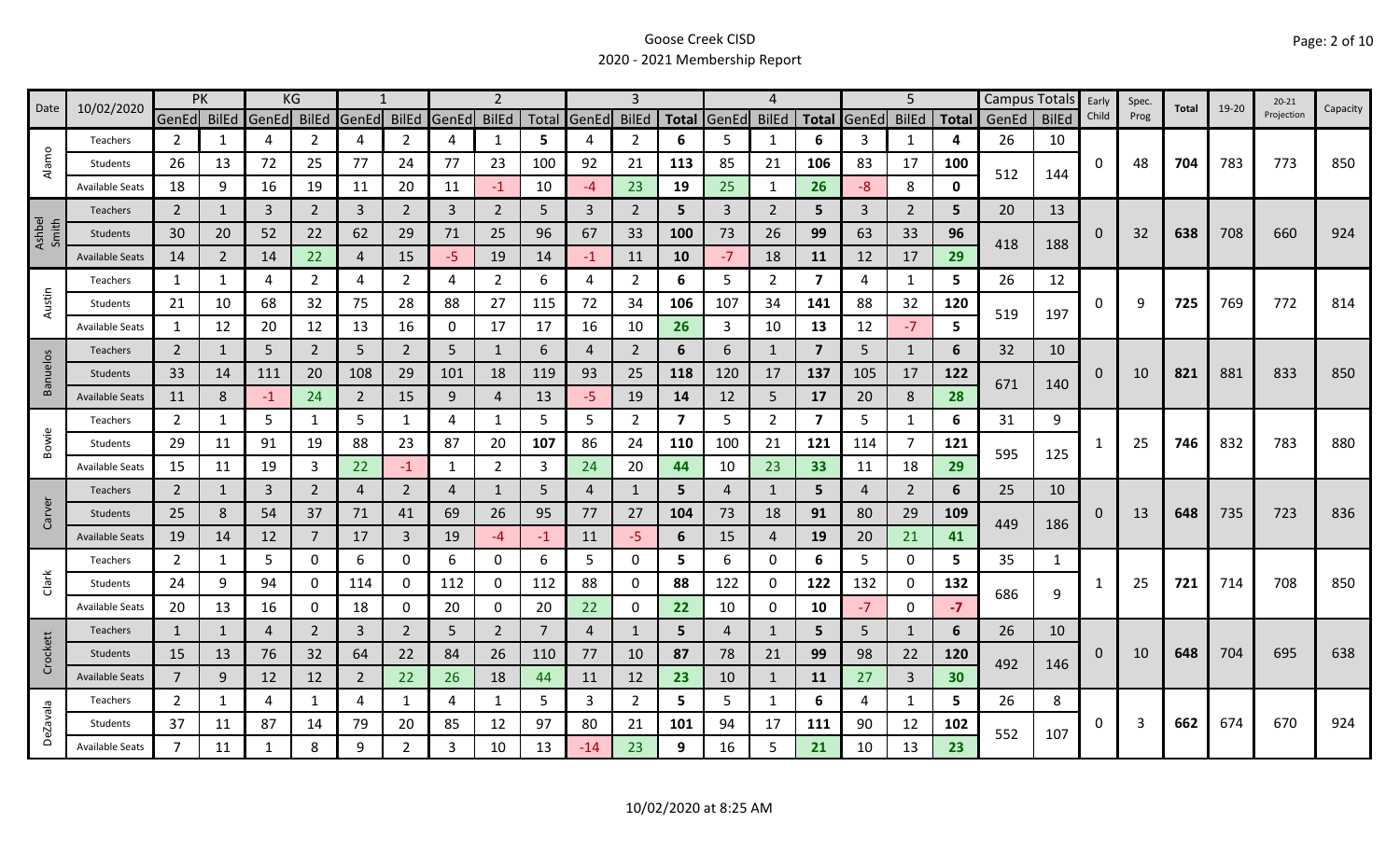| Date               | 10/02/2020             | PK             |                |       | KG             |                |                |             |                |      |              | 3              |                         |             |              |      |                   | 5              |            | Campus Totals |                | Early | Spec. | Total         | 19-20 | $20 - 21$  | Capacity |
|--------------------|------------------------|----------------|----------------|-------|----------------|----------------|----------------|-------------|----------------|------|--------------|----------------|-------------------------|-------------|--------------|------|-------------------|----------------|------------|---------------|----------------|-------|-------|---------------|-------|------------|----------|
|                    |                        | GenEd BilEd    |                | GenEd | BilEd          | GenEd          | <b>BilEd</b>   | GenEd BilEd |                |      | Total GenEd  | <b>BilEd</b>   |                         | Total GenEd | <b>BilEd</b> |      | Total GenEd BilEd |                |            | Total GenEd   | <b>BilEd</b>   | Child | Prog  |               |       | Projection |          |
|                    | <b>Teachers</b>        | $\mathbf{2}$   |                | 4     | 2              | 4              | 2              | 4           | $\overline{2}$ | 6    | 3            | 2              | 5.                      |             | 2            | 6    | 4                 |                | 5          | 25            | 12             |       |       |               |       |            |          |
| Harlem             | Students               | 26             | 12             | 70    | 39             | 72             | 46             | 77          | 21             | 98   | 56           | 15             | 71                      | 83          | 23           | 106  | 82                | 20             | 102        | 466           | 176            | 0     | 26    | 668           | 696   | 707        | 814      |
|                    | <b>Available Seats</b> | 18             | 10             | 18    | 5              | 16             | $-2$           | 11          | 23             | 34   | 10           | 29             | 39                      | 5           | 21           | 26   | 18                | 5              | 23         |               |                |       |       |               |       |            |          |
| ш                  | Teachers               |                |                |       |                |                |                | -7          | $\mathbf{2}$   | 9    | 7            | 2              | 9                       |             | 2            | 9    | -7                | $\overline{2}$ | 9          | 28            | 8              |       |       |               |       |            |          |
| Highlands          | Students               |                |                |       |                |                |                | 142         | 37             | 179  | 144          | 39             | 183                     | 151         | 38           | 189  | 158               | 38             | 196        | 595           | 152            | 0     | 11    | 758           | 812   | 756        | 814      |
|                    | <b>Available Seats</b> |                |                |       |                |                |                | 12          |                | 19   | 10           | 5              | 15                      |             | 6            | 9    | 17                | 12             | 29         |               |                |       |       |               |       |            |          |
|                    | Teachers               | 4              | $\overline{2}$ | 8     | $\overline{2}$ | $\overline{7}$ | $\overline{2}$ |             |                |      |              |                |                         |             |              |      |                   |                |            | 19            | 6              |       |       |               |       |            |          |
| Hopper             | Students               | 56             | 24             | 144   | 34             | 140            | 30             |             |                |      |              |                |                         |             |              |      |                   |                |            |               |                |       | 8     | 437           | 496   | 467        | 462      |
|                    | <b>Available Seats</b> | 32             | 20             | 32    | 10             | 14             | 14             |             |                |      |              |                |                         |             |              |      |                   |                |            | 340           | 88             |       |       |               |       |            |          |
|                    | Teachers               | 2              |                | 4     | 2              | 4              | $\overline{2}$ | 4           | $\overline{2}$ | 6    | 3            | 2              | 5                       | 3           | 2            | 5    | 3                 | $\overline{2}$ | 5          | 23            | 13             |       |       |               |       |            |          |
| <b>Lamar</b>       | Students               | 26             | 19             | 47    | 23             | 75             | 33             | 73          | 25             | 98   | 75           | 28             | 103                     | 59          | 30           | 89   | 79                | 16             | 95         |               |                | 0     | 17    | 625           | 670   | 676        | 858      |
|                    | <b>Available Seats</b> | 18             | 3              | 41    | 21             | 13             | 11             | 15          | 19             | 34   | $-9$         | 16             | 7                       |             | 14           | 21   | -4                | 34             | 30         | 434           | 174            |       |       |               |       |            |          |
|                    | <b>Teachers</b>        | 1              | 1              | 2     | 1              | 2              | 1              | 2           | $\mathbf{1}$   | 3    | 2            | $\overline{2}$ | 4                       | 2           | 2            | 4    | 2                 | 1              | 3          | 13            | 9              |       |       |               |       |            |          |
| Jacinto            | Students               | 21             | 11             | 34    | 14             | 42             | 21             | 42          | 14             | 56   | 44           | 21             | 65                      | 36          | 28           | 64   | 44                | 17             | 61         |               |                | 0     | 0     | 389           | 442   | 417        | 528      |
| San                | <b>Available Seats</b> | 1              | 11             | 10    | 8              | $\overline{2}$ | 1              | 2           | 8              | 10   | $\mathbf{0}$ | 23             | 23                      | 8           | 16           | 24   | 6                 | 8              | 14         | 263           | 126            |       |       |               |       |            |          |
|                    | Teachers               | 2.0            | 1              | 5     |                | 6              | 1              | 5           | $\overline{2}$ | 7    | 5            | 2              | $\overline{\mathbf{z}}$ | 5           |              | 6    | 5                 | 1              | 6          | 33            | 9              |       |       |               |       |            |          |
| Travis             | Students               | 49             | 12             | 109   | 14             | 109            | 16             | 116         | 22             | 138  | 117          | 25             | 142                     | 111         | 22           | 133  | 107               | 12             | 119        |               |                | 0     | 12    | 853           | 889   | 854        | 880      |
|                    | <b>Available Seats</b> | -5             | 10             |       | 8              | 23             | 6              | -6          | 22             | 16   | $-7$         | 19             | 12                      | $-1$        | 0            | -1   | 18                | 13             | 31         | 718           | 123            |       |       |               |       |            |          |
|                    | Teachers               | $\overline{2}$ | 1              | 5     |                | 4              |                | 5           | $\mathbf{1}$   | 6    | 5            |                | 6                       | 5           | 1            | 6    | 5                 | 1              | 6          | 31            | $\overline{7}$ |       |       |               |       |            |          |
| Victoria<br>Walker | Students               | 20             | 13             | 94    | 15             | 81             | 17             | 85          | 20             | 105  | 82           | 19             | 101                     | 94          | 10           | 104  | 99                | 18             | <b>117</b> |               |                | 20    | 20    | 707           | 777   | 750        | 924      |
|                    | <b>Available Seats</b> | 24             | 9              | 16    |                |                | 5              | 25          | $\overline{2}$ | 27   | 28           | 3              | 31                      | 16          | 12           | 28   | 26                | 7              | 33         | 555           | 112            |       |       |               |       |            |          |
|                    | Teachers               | 29             | 16             | 65    | 23             | 65             | 23             | 66          | 21             | 87   | 61           | 25             | 86                      | 69          | 21           | 90   | 64                | 18             | 82         | 419           | 147            |       |       |               |       |            |          |
| Total              | Students               | 438            | 200            | 1203  | 340            | 1257           | 379            | 1309        | 316            | 1625 | 1250         | 342            | 1592                    | 1386        | 326          | 1712 | 1422              | 290            | 1712       | 8,265         | 2193           | 23    | 269   | 10,750 11,582 |       | 11,244     | 12,846   |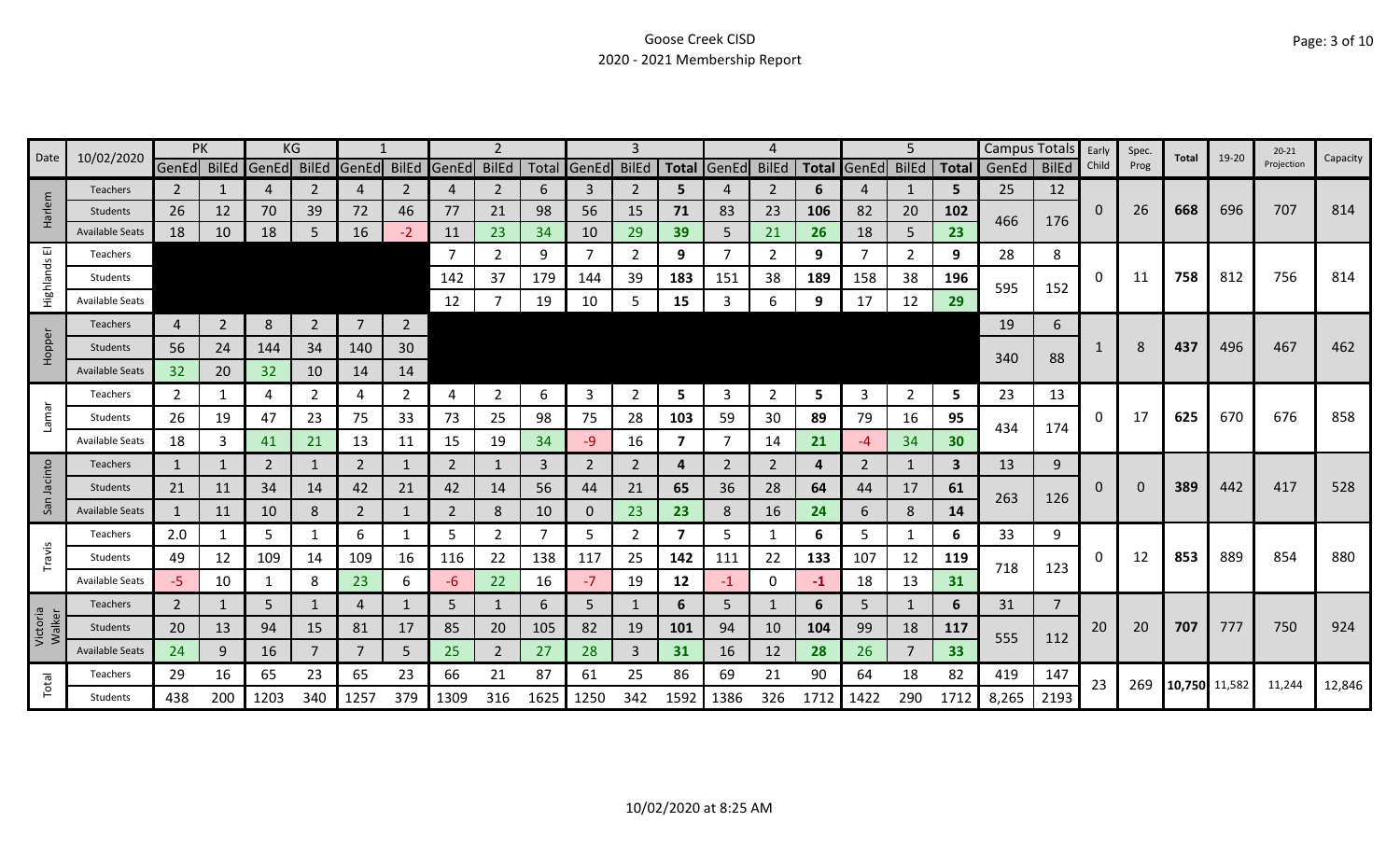| Page: 4 of 10 |  |  |  |
|---------------|--|--|--|
|---------------|--|--|--|

| <b>Campus</b> | $6\phantom{1}$      | $\overline{\mathbf{z}}$ | 8              | 9              | 10           | 11             | 12    |                   |            | <b>Campus Totals</b><br>19-20 20-21 Projection |        |          |
|---------------|---------------------|-------------------------|----------------|----------------|--------------|----------------|-------|-------------------|------------|------------------------------------------------|--------|----------|
|               |                     |                         |                |                |              |                |       | <b>Enrollment</b> | Core Ratio |                                                |        | Capacity |
| <b>BJS</b>    | 348                 | 360                     | 320            |                |              |                |       | 1,028             | 22.8       | 977                                            | 1,023  | 958      |
| CBJ           | 351                 | 338                     | 372            |                |              |                |       | 1,061             | 22.6       | 1,065                                          | 1,076  | 1,198    |
| GJS           | 417                 | 392                     | 379            |                |              |                |       | 1,188             | 25.3       | 1,150                                          | 1,149  | 1,164    |
| HMJ           | 343                 | 348                     | 321            |                |              |                |       | 1,012             | 20.2       | 1,031                                          | 1,041  | 1,176    |
| <b>HJS</b>    | 457                 | 415                     | 418            |                |              |                |       | 1,290             | 24.3       | 1,214                                          | 1,267  | 1,272    |
| REL           |                     |                         |                | 489            | 474          | 461            | 393   | 1,817             | 25.2       | 1,794                                          | 1,842  | 1,968    |
| <b>RSS</b>    |                     |                         |                | 499            | 528          | 529            | 496   | 2,052             | 24.0       | 2,148                                          | 2,124  | 2,554    |
| GCM           |                     |                         |                | 543            | 531          | 554            | 541   | 2,169             | 27.5       | 2,117                                          | 2,167  | 2,536    |
| PHC           | $\mathsf{O}\xspace$ | $\mathsf{O}\xspace$     | $\mathbf 0$    | $\mathbf 0$    | $\pmb{0}$    | $6\,$          | 82    | 88                | 5.2        | 126                                            | 35     |          |
| Impact        |                     |                         |                | 118            | 101          | 96             | 96    | 411               | 24.2       | 412                                            | 400    |          |
| Point         | $\mathsf{O}\xspace$ | $\mathsf{O}\xspace$     | $\overline{4}$ | $\overline{2}$ | $\mathbf{3}$ | $\overline{4}$ | 5     | 18                | 1.6        | 61                                             | 40     |          |
| <b>SCTHS</b>  |                     |                         |                | 131            | 93           | 65             | 57    | 346               | 23.9       | 237                                            | 228    |          |
| Total         | 1,916               | 1,853                   | 1,814          | 1,782          | 1,730        | 1,715          | 1,670 | 12,480            |            | 12,332                                         | 12,392 |          |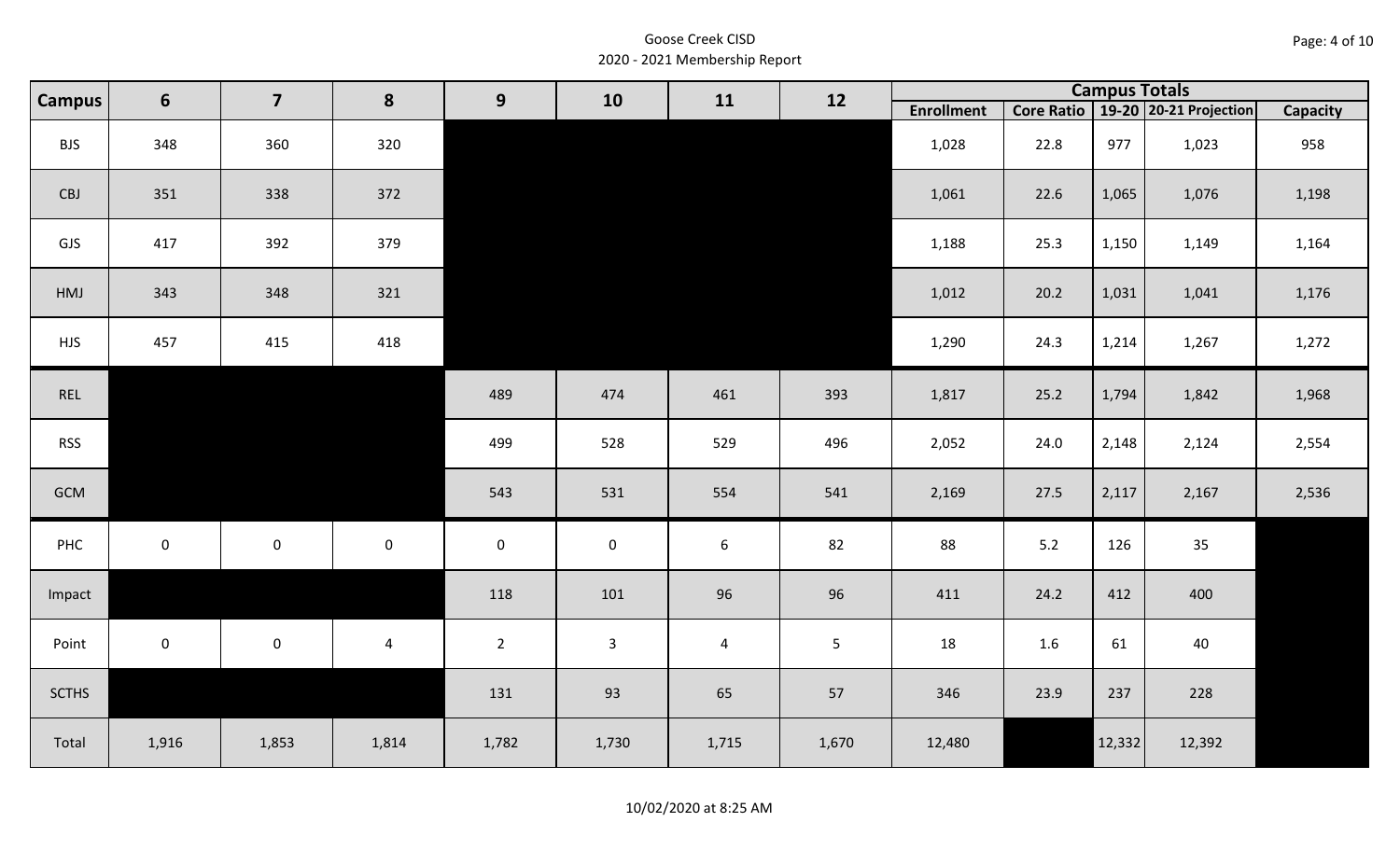|                     | Total               | No Code             | Speech Only         | Mainstream  | Self-Cont<br>50-60% | Self-Cont<br>$>60\%$ | <b>EC SpEd Program</b>  | Homebound      |  |
|---------------------|---------------------|---------------------|---------------------|-------------|---------------------|----------------------|-------------------------|----------------|--|
| Alamo               | $\overline{0}$      | $\mathbf{0}$        | $\mathbf{0}$        | $\pmb{0}$   | $\pmb{0}$           | $\pmb{0}$            | $\pmb{0}$               | $\mathbf 0$    |  |
| Ashbel Smith        | 16                  | $\overline{2}$      | $\mathsf{O}\xspace$ | $\pmb{0}$   | $\pmb{0}$           | $\overline{2}$       | 12                      | $\mathbf 0$    |  |
| Austin              | $\mathbf 0$         | $\mathbf 0$         | $\mathbf 0$         | $\pmb{0}$   | $\pmb{0}$           | $\pmb{0}$            | $\pmb{0}$               | $\mathbf 0$    |  |
| Banuelos            | $\sqrt{4}$          | $\mathsf{O}\xspace$ | $\pmb{0}$           | $\pmb{0}$   | $\pmb{0}$           | $\mathbf 1$          | $\mathbf{3}$            | $\pmb{0}$      |  |
| Bowie               | 11                  | $\overline{2}$      | $\mathbf{0}$        | $\mathbf 0$ | $\mathbf 0$         | $\mathbf 0$          | 8                       | $\mathbf{1}$   |  |
| Carver              | $\mathbf 0$         | $\pmb{0}$           | $\pmb{0}$           | $\pmb{0}$   | $\pmb{0}$           | $\pmb{0}$            | $\pmb{0}$               | $\pmb{0}$      |  |
| Clark               | $6\phantom{1}$      | $\mathbf 0$         | $\mathbf 0$         | $\pmb{0}$   | $\pmb{0}$           | $\pmb{0}$            | $\overline{5}$          | $\mathbf{1}$   |  |
| Crockett            | $\overline{2}$      | $\mathsf 0$         | $\pmb{0}$           | $\pmb{0}$   | $\mathsf 0$         | $\pmb{0}$            | $\overline{2}$          | $\pmb{0}$      |  |
| DeZavala            | $\mathbf 0$         | $\mathbf 0$         | $\mathbf 0$         | $\pmb{0}$   | $\pmb{0}$           | $\pmb{0}$            | $\pmb{0}$               | $\pmb{0}$      |  |
| Harlem              | 11                  | $\mathsf{O}\xspace$ | $\pmb{0}$           | $\pmb{0}$   | $\pmb{0}$           | $\pmb{0}$            | 11                      | $\pmb{0}$      |  |
| <b>Highlands El</b> | $\mathbf{0}$        | $\mathbf 0$         | $\mathbf 0$         | $\pmb{0}$   | $\pmb{0}$           | $\pmb{0}$            | $\pmb{0}$               | $\mathbf 0$    |  |
| Hopper              | $\boldsymbol{6}$    | $\mathbf{1}$        | $\mathsf{O}\xspace$ | $\mathbf 1$ | $\pmb{0}$           | $\pmb{0}$            | $\overline{\mathbf{4}}$ | $\pmb{0}$      |  |
| Lamar               | $\mathbf 1$         | $\mathbf 1$         | $\mathbf 0$         | $\pmb{0}$   | $\pmb{0}$           | $\pmb{0}$            | $\pmb{0}$               | $\pmb{0}$      |  |
| San Jacinto         | $\mathsf{O}\xspace$ | $\pmb{0}$           | $\pmb{0}$           | $\pmb{0}$   | $\pmb{0}$           | $\pmb{0}$            | $\pmb{0}$               | $\pmb{0}$      |  |
| Travis              | 11                  | $\overline{4}$      | $\mathbf 0$         | $\pmb{0}$   | $\pmb{0}$           | $\pmb{0}$            | $\overline{7}$          | $\mathbf 0$    |  |
| Victoria Walker     | 23                  | $\mathbf{3}$        | 20                  | $\pmb{0}$   | $\pmb{0}$           | $\pmb{0}$            | $\pmb{0}$               | $\pmb{0}$      |  |
| District            | 91                  | 13                  | 20                  | $\mathbf 1$ | $\pmb{0}$           | $\mathsf{3}$         | 52                      | $\overline{2}$ |  |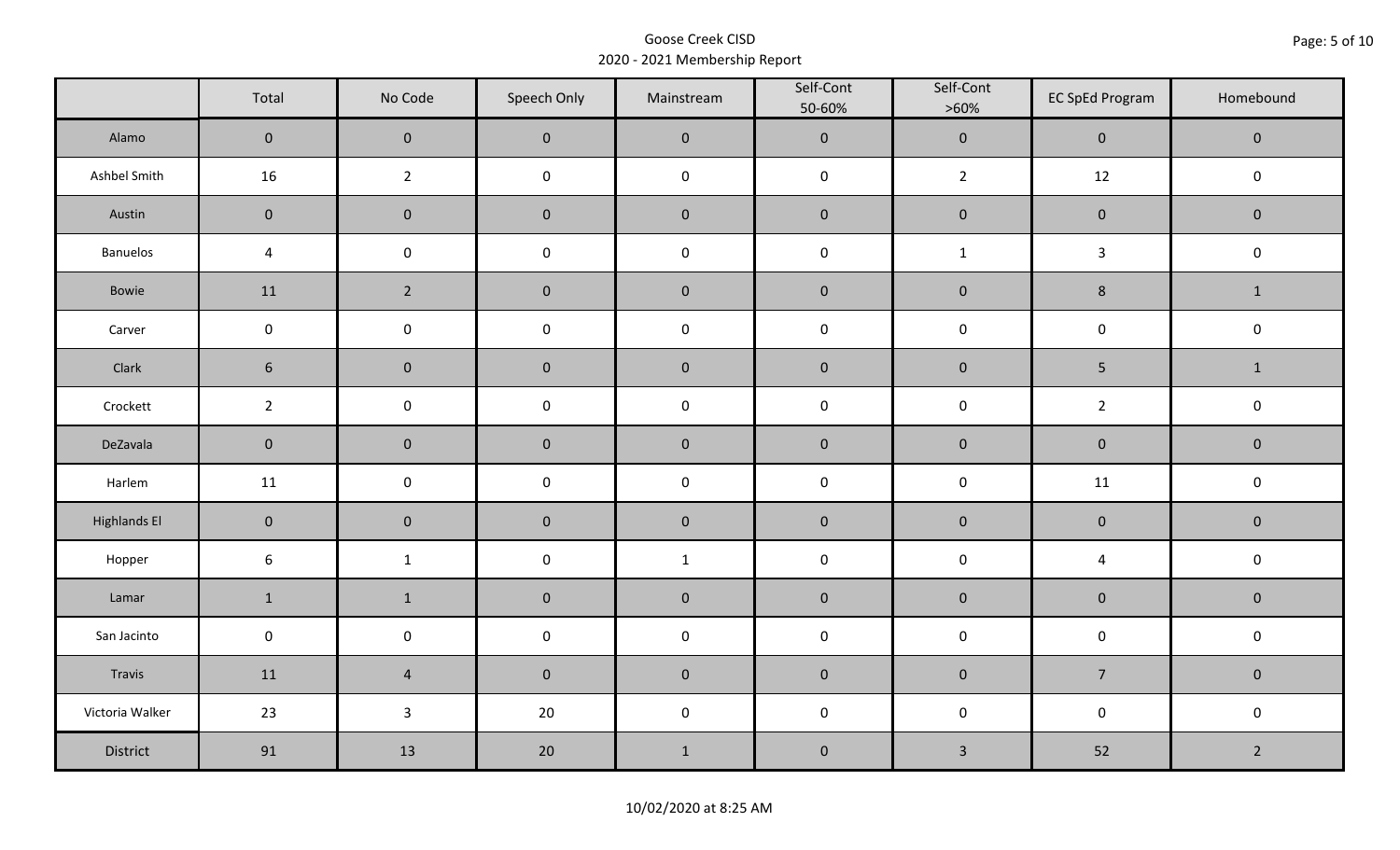|                                     |                | PK                 |     | KG                 |                    | $\mathbf{1}$   |                    | $\overline{2}$ |           | $\overline{3}$  |                |              | $\overline{4}$  |                |                  | $\overline{5}$  |              |                    | <b>Campus Totals</b> |                |
|-------------------------------------|----------------|--------------------|-----|--------------------|--------------------|----------------|--------------------|----------------|-----------|-----------------|----------------|--------------|-----------------|----------------|------------------|-----------------|--------------|--------------------|----------------------|----------------|
| Date                                |                | Bilingual Bil Gate |     | Bilingual Bil Gate | Bilingual Bil Gate |                | Bilingual Bil Gate |                | Bilingual | <b>Bil Gate</b> | <b>NAC</b>     | Bilingual    | <b>Bil Gate</b> | <b>NAC</b>     | <b>Bilingual</b> | <b>Bil Gate</b> | <b>NAC</b>   | Bilingual Bil Gate |                      | <b>NAC</b>     |
| Alamo                               | 13             | 0                  | 25  | $\mathbf 0$        | 24                 | $\mathbf 0$    | 22                 | $\mathbf{1}$   | 27        | $2^{\circ}$     | $\overline{7}$ | 31           | $\overline{2}$  | 12             | 29               | $\mathbf{1}$    | 13           | 171                | 6                    | 32             |
| Ashbel<br>Smith                     | 20             | $\mathbf{0}$       | 28  | $\mathbf{0}$       | 27                 | $\mathbf{0}$   | 25                 | $\overline{0}$ | 31        | $\overline{0}$  | 12             | 24           | $\mathbf 0$     | 13             | 33               | 0               | 32           | 188                | $\overline{0}$       | $\mathbf{0}$   |
| Austin                              | 10             | $\mathbf 0$        | 32  | $\mathbf 0$        | 27                 | $\mathbf 0$    | 24                 | $\mathbf 0$    | 31        | $\mathsf{O}$    | 13             | 33           | $\mathbf 0$     | 32             | 32               | $\mathbf 0$     | $\mathbf 0$  | 189                | 0                    | 0              |
| <b>Banuelos</b>                     | 14             | $\mathbf{0}$       | 20  | $\overline{0}$     | 30                 | $\mathbf{0}$   | 18                 | $\overline{0}$ | 21        | $\overline{0}$  | 32             | 16           | $\mathbf{0}$    | $\overline{0}$ | 13               | $\overline{0}$  | $\mathbf{0}$ | 132                | $\mathbf{0}$         | $\mathbf{0}$   |
| Bowie                               | 11             | $\mathbf 0$        | 23  | $\mathsf{O}$       | 23                 | $\mathbf 0$    | 20                 | $\mathbf 0$    | 24        | $\mathbf 0$     | $\mathbf 0$    | 21           | $\mathbf 0$     | $\mathbf 0$    | 8                | 0               | $\mathbf 0$  | 130                | 0                    | 0              |
| Carver                              | $8\phantom{1}$ | $\mathbf{0}$       | 37  | $\mathbf{0}$       | 35                 | $\overline{0}$ | 26                 | $\overline{0}$ | 26        | $\overline{0}$  | $\mathbf 0$    | 17           | $\mathbf{0}$    | $\mathbf{0}$   | 28               | $\overline{0}$  | $\mathbf{0}$ | 177                | $\mathbf{0}$         | $\mathbf 0$    |
| Clark                               | 9              | $\mathbf 0$        | 0   | 0                  | 0                  | $\mathbf 0$    | $\mathbf 0$        | $\mathbf 0$    | $\pmb{0}$ | $\mathbf 0$     | $\mathbf 0$    | $\mathbf{0}$ | $\mathbf 0$     | $\mathbf 0$    | $\mathbf 0$      | 0               | $\mathbf 0$  | 9                  | 0                    | $\mathbf 0$    |
| Crockett                            | 13             | $\mathbf{0}$       | 32  | $\overline{0}$     | 21                 | $\mathbf{0}$   | 23                 | $\overline{0}$ | 8         | $\overline{0}$  | $\mathbf{0}$   | 20           | $\mathbf{0}$    | $\overline{0}$ | 21               | $\mathbf{0}$    | $\mathbf{0}$ | 138                | $\overline{0}$       | $\overline{0}$ |
| DeZavala                            | 11             | $\mathbf 0$        | 14  | $\mathbf 0$        | 19                 | $\mathbf 0$    | 12                 | $\mathbf 0$    | 20        | $\mathbf 0$     | $\mathbf 0$    | 17           | $\mathbf 0$     | $\mathsf{O}$   | 11               | 0               | $\mathbf 0$  | 104                | 0                    | 0              |
| Harlem                              | 12             | $\mathbf{0}$       | 39  | $\mathbf{0}$       | 45                 | $\mathbf{0}$   | 22                 | $\overline{0}$ | 13        | $\overline{0}$  | $\overline{0}$ | 21           | $\overline{0}$  | $\overline{0}$ | 20               | $\mathbf{0}$    | $\mathbf{0}$ | 172                | $\mathbf{0}$         | $\overline{0}$ |
| Highlands<br>$\mathsf{E}\mathsf{I}$ |                |                    |     |                    |                    |                | 36                 | $\mathbf 0$    | 39        | $\mathsf{O}$    | $\mathbf 0$    | 38           | $\mathbf 0$     | $\mathsf{O}$   | 38               | 0               | $\mathbf 0$  | 151                | $\mathbf 0$          | 0              |
| Hopper                              | 24             | $\mathbf{0}$       | 34  | $\overline{0}$     | 32                 | $\mathbf 0$    |                    |                |           |                 |                |              |                 |                |                  |                 |              | 90                 | $\mathbf{0}$         | $\mathbf{0}$   |
| Lamar                               | 19             | $\mathbf 0$        | 23  | $\mathbf 0$        | 33                 | $\mathbf 0$    | 24                 | $\mathbf 0$    | 25        | $\mathsf{O}$    | $\mathbf 0$    | 28           | $\mathbf 0$     | $\mathsf{O}$   | 16               | $\mathbf 0$     | $\mathbf 0$  | 168                | 0                    | 0              |
| San Jacinto                         | 11             | $\mathbf{0}$       | 14  | $\overline{0}$     | 20                 | $\mathbf{0}$   | 14                 | $\overline{0}$ | 21        | $\overline{0}$  | $\overline{0}$ | 27           | $\overline{0}$  | $\overline{0}$ | 17               | $\overline{0}$  | $\mathbf{0}$ | 124                | $\mathbf{0}$         | $\mathbf 0$    |
| Travis                              | 12             | $\mathbf 0$        | 14  | $\mathbf 0$        | 16                 | $\mathbf 0$    | 22                 | $\mathbf 0$    | 24        | $\mathbf 0$     | $\mathbf 0$    | 21           | $\mathbf 0$     | $\mathbf 0$    | 11               | $\mathbf 0$     | $\mathbf 0$  | 120                | $\mathbf 0$          | 0              |
| Victoria<br>Walker                  | 13             | $\mathbf 0$        | 15  | $\overline{0}$     | 15                 | $\overline{0}$ | 20                 | $\overline{0}$ | 19        | $\overline{0}$  | $\mathbf 0$    | 10           | $\mathbf{0}$    | $\overline{0}$ | 18               | 0               | $\mathbf{0}$ | 110                | $\mathbf{0}$         | $\mathbf 0$    |
| Total                               | 200            | $\mathbf 0$        | 350 | $\mathbf 0$        | 367                | $\mathbf 0$    | 308                | $\mathbf{1}$   | 329       | $2^{\circ}$     | 64             | 324          | $\overline{2}$  | 57             | 295              | $\mathbf{1}$    | 45           | 2173               | 6                    | 32             |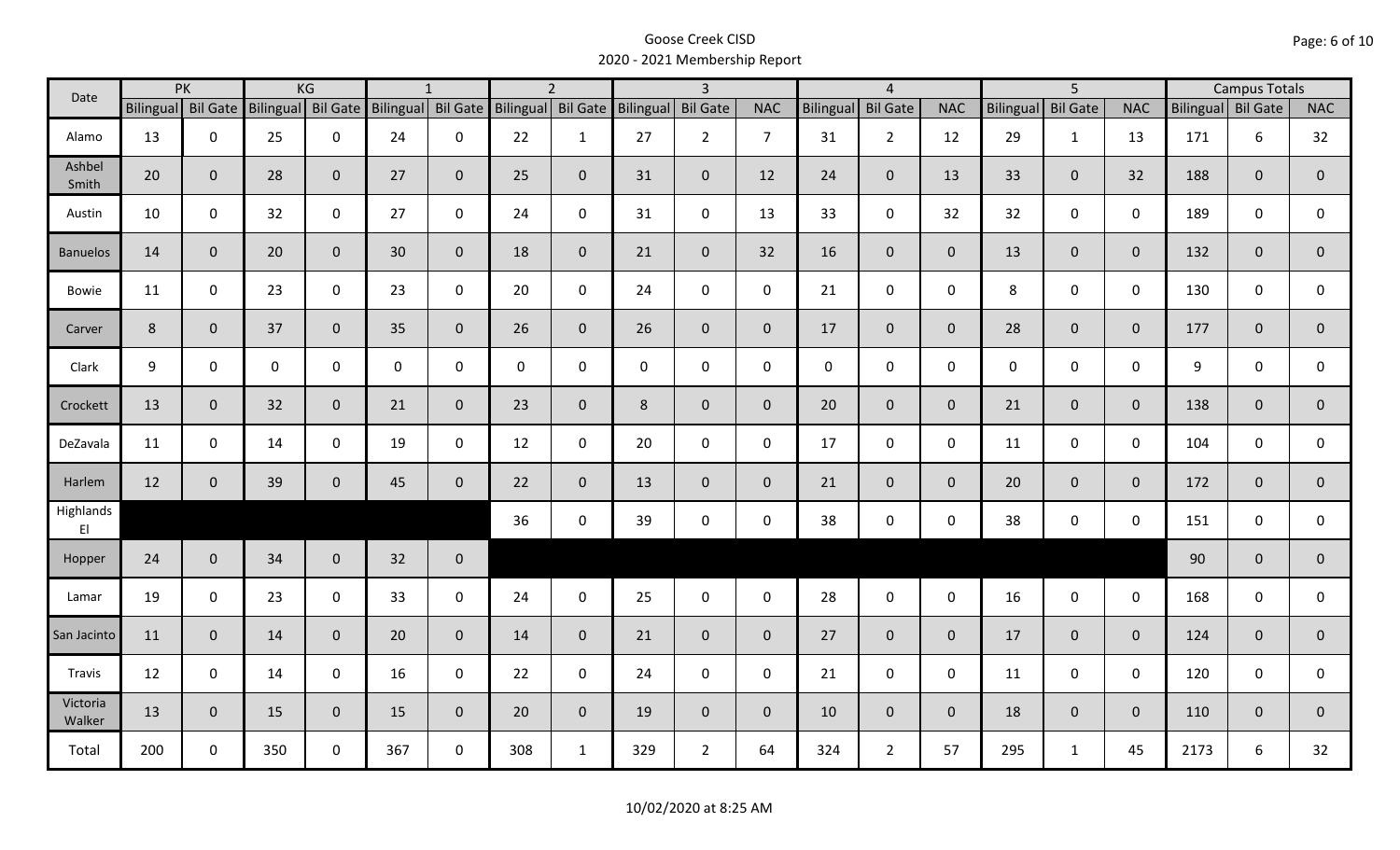| Date                |                | PK                  |                     | KG              |                | $\overline{1}$  |                | $\overline{2}$  |                | $\overline{3}$  |                | $\overline{4}$  |                | $\overline{5}$  |             | <b>Campus Totals</b> |
|---------------------|----------------|---------------------|---------------------|-----------------|----------------|-----------------|----------------|-----------------|----------------|-----------------|----------------|-----------------|----------------|-----------------|-------------|----------------------|
|                     | GATE           | <b>Bil GATE</b>     | <b>GATE</b>         | <b>Bil GATE</b> | GATE           | <b>Bil GATE</b> | <b>GATE</b>    | <b>Bil GATE</b> | <b>GATE</b>    | <b>Bil GATE</b> | <b>GATE</b>    | <b>Bil GATE</b> | <b>GATE</b>    | <b>Bil GATE</b> | <b>GATE</b> | <b>Bil GATE</b>      |
| Alamo               | $\mathbf 0$    | $\mathbf 0$         | $\mathbf 0$         | $\mathbf 0$     | $\mathbf{1}$   | $\mathbf 0$     | 10             | $\mathbf{1}$    | 8              | $2^{\circ}$     | 13             | $\overline{2}$  | 14             | 1               | 46          | 6                    |
| <b>Ashbel Smith</b> | $\mathbf{0}$   | $\mathbf 0$         | $\mathbf 0$         | $\mathbf{0}$    | $\mathbf{1}$   | $\overline{2}$  | 11             | $\mathbf{0}$    | $\overline{7}$ | $\overline{2}$  | 6              | $\overline{2}$  | $\overline{3}$ | $\mathbf{1}$    | 28          | $\overline{7}$       |
| Austin              | $\mathbf 0$    | $\mathbf 0$         | $\mathbf 0$         | $\mathbf 0$     | 9              | $\mathbf{1}$    | 16             | $\overline{3}$  | 12             | $\mathbf{3}$    | 30             | $\mathbf{1}$    | 17             | $\mathbf 0$     | 84          | 8                    |
| <b>Banuelos</b>     | $\overline{0}$ | $\mathbf 0$         | $\mathbf 0$         | $\overline{0}$  | 11             | $\mathbf{1}$    | 16             | $\mathbf{0}$    | 12             | $\overline{4}$  | 18             | $\mathbf{1}$    | 21             | $\overline{4}$  | 78          | 10                   |
| Bowie               | $\mathbf 0$    | $\mathbf 0$         | $\mathsf{O}\xspace$ | $\mathbf 0$     | $\mathbf{3}$   | $\mathbf{1}$    | $\overline{4}$ | $\mathbf 0$     | $\mathbf{3}$   | $\mathbf 0$     | 16             | $\mathbf 0$     | 10             | $\mathbf 0$     | 36          | $\mathbf{1}$         |
| Carver              | $\overline{0}$ | $\mathbf{0}$        | $\mathbf 0$         | $\overline{0}$  | 7 <sup>1</sup> | $\overline{0}$  | $2^{\circ}$    | $\mathbf{0}$    | $\mathbf{1}$   | $\mathbf{1}$    | 6              | $\mathbf{1}$    | $\overline{4}$ | $\mathbf{1}$    | 20          | $\overline{3}$       |
| Clark               | $\mathbf 0$    | $\mathbf 0$         | $\mathbf 0$         | $\mathbf 0$     | 5              | $\mathbf 0$     | 17             | $\mathbf 0$     | 15             | $\mathbf 0$     | 14             | $\mathbf 0$     | 17             | $\mathbf 0$     | 68          | $\mathbf 0$          |
| Crockett            | $\overline{0}$ | $\mathbf 0$         | $\mathsf{O}\xspace$ | $\overline{0}$  | $\overline{4}$ | $\mathbf{1}$    | 11             | $\overline{4}$  | 7 <sup>7</sup> | $2^{\circ}$     | $9\,$          | $\mathbf{1}$    | 18             | $\mathbf{1}$    | 49          | $\boldsymbol{9}$     |
| DeZavala            | $\mathbf 0$    | $\mathbf 0$         | $\mathsf{O}\xspace$ | $\mathbf 0$     | 5              | $\mathbf{1}$    | 5              | $\mathbf 0$     | 3              | $\mathbf{1}$    | 8              | $\mathbf 0$     | 9              | $\mathbf{1}$    | 30          | $\mathsf{3}$         |
| Harlem              | $\overline{0}$ | $\mathsf{O}\xspace$ | $\pmb{0}$           | $\mathbf 0$     | $\overline{4}$ | $\mathbf 0$     | $2^{\circ}$    | $\mathbf 0$     | $\overline{7}$ | $\overline{2}$  | 11             | $2^{\circ}$     | 11             | $\pmb{0}$       | 35          | $\overline{4}$       |
| Highlands El        |                |                     |                     |                 |                |                 | 11             | $\mathbf{1}$    | 12             | $\mathbf 0$     | 16             | 0               | 14             | $\mathbf 0$     | 53          | $\mathbf{1}$         |
| Hopper              | $\overline{0}$ | $\overline{0}$      | $\mathbf 0$         | $\overline{0}$  | $5\phantom{.}$ | $\mathbf 0$     |                |                 |                |                 |                |                 |                |                 | 5           | $\pmb{0}$            |
| Lamar               | $\mathbf 0$    | $\mathbf 0$         | $\mathsf 0$         | $\mathbf 0$     | $\overline{4}$ | $\mathbf 0$     | 3              | $\mathbf{1}$    | $\overline{4}$ | $\overline{4}$  | $\overline{3}$ | $2^{\circ}$     | $5\phantom{.}$ | $\mathbf 0$     | 19          | $\overline{7}$       |
| San Jacinto         | $\mathbf{0}$   | $\mathbf{0}$        | $\mathbf 0$         | $\mathbf 0$     | $\pmb{0}$      | $\mathbf{1}$    | $\overline{4}$ | $\mathbf 0$     | $\overline{7}$ | $\mathbf 0$     | $\overline{2}$ | $\mathbf{1}$    | $\overline{4}$ | $\mathbf 0$     | 17          | $\overline{2}$       |
| Travis              | $\mathbf 0$    | $\mathbf 0$         | $\mathsf 0$         | $\mathbf 0$     | 5              | $\mathbf 0$     | 8              | $\mathbf 0$     | 12             | $\mathbf{1}$    | 13             | $\overline{2}$  | 17             | $\mathbf{1}$    | 55          | $\overline{a}$       |
| Victoria<br>Walker  | $\overline{0}$ | $\overline{0}$      | $\mathbf 0$         | $\overline{0}$  | $\overline{4}$ | $\overline{2}$  | 12             | $\overline{3}$  | 14             | $\overline{0}$  | 15             | $\overline{0}$  | 17             | $\overline{0}$  | 62          | 5                    |
| Total               | $\mathbf 0$    | $\mathbf 0$         | $\mathsf{O}$        | $\mathbf 0$     | 68             | 10              | 132            | 13              | 124            | 22              | 180            | 15              | 181            | 10              | 685         | 70                   |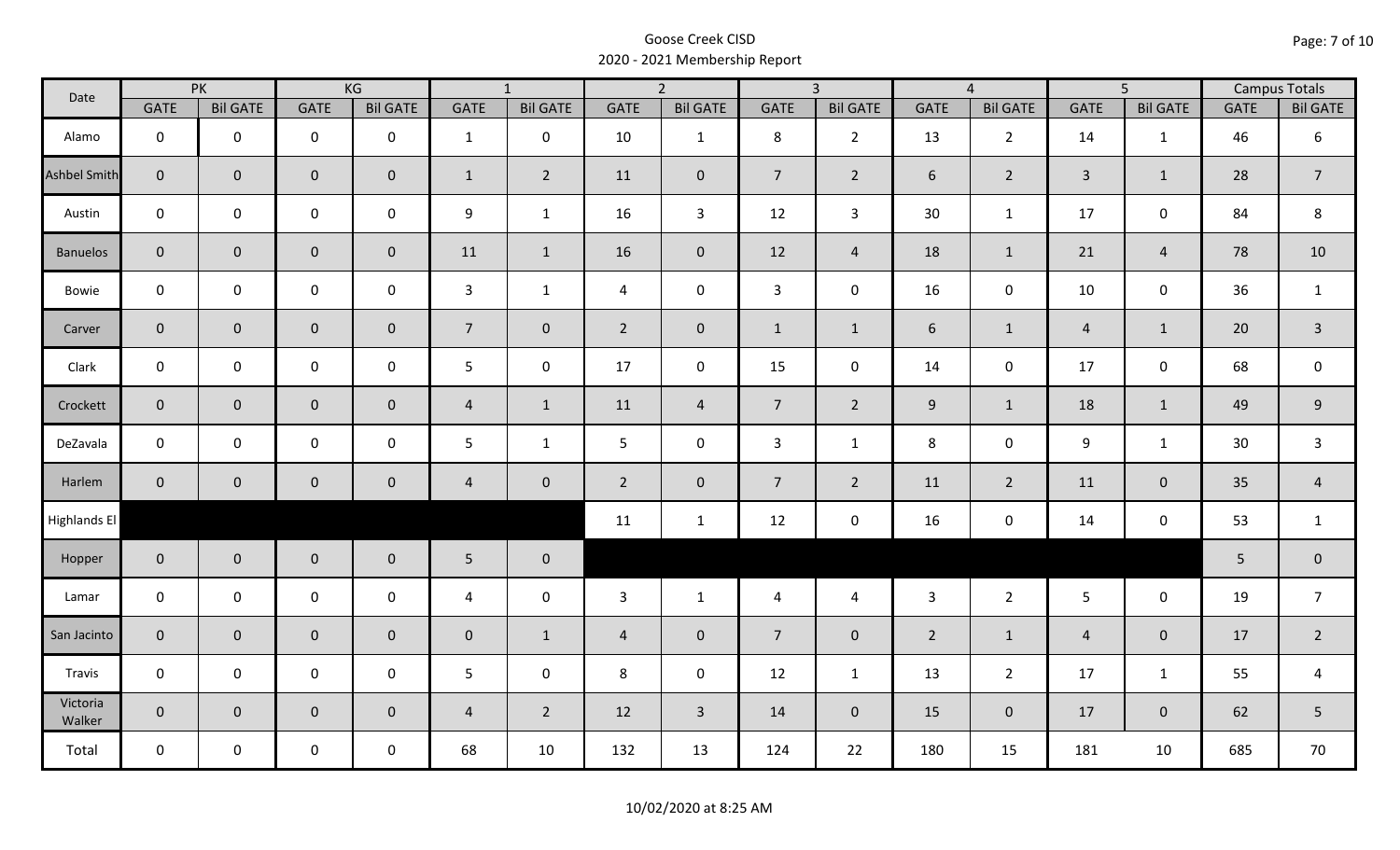|                     | Speech Only         | Inclusion       | Resource <21%  | Resource<br>21-50% | Self-Cont<br>50-60% | Self-Cont<br>$>60\%$ | <b>EC SpEd Program</b> | Homebound      |
|---------------------|---------------------|-----------------|----------------|--------------------|---------------------|----------------------|------------------------|----------------|
|                     | $\mathbf 0$         | 40              | 41             | 42                 | 43                  | 44                   | 45                     | $\mathbf{1}$   |
| Alamo               | 10                  | 5               | 22             | $\overline{2}$     | $\overline{2}$      | 16                   | $\pmb{0}$              | $\mathbf 0$    |
| Ashbel Smith        | 21                  | 5               | 15             | $\,8\,$            | $\mathbf{1}$        | 13                   | 19                     | 0              |
| Austin              | 30                  | $6\phantom{1}6$ | 44             | $\mathbf{1}$       | $\pmb{0}$           | $\overline{9}$       | $\pmb{0}$              | $\overline{0}$ |
| <b>Banuelos</b>     | 35                  | 5               | 28             | $\boldsymbol{9}$   | $\pmb{0}$           | 6                    | $\overline{a}$         | 0              |
| <b>Bowie</b>        | 22                  | 11              | 31             | $\overline{7}$     | $\overline{2}$      | 16                   | $\boldsymbol{9}$       | $\overline{2}$ |
| Carver              | 25                  | 6               | 21             | $\overline{2}$     | $\mathbf{1}$        | 10                   | 3                      | $\mathbf{1}$   |
| Clark               | 33                  | $\overline{4}$  | 26             | $\overline{2}$     | $\overline{3}$      | 20                   | 5                      | $1\,$          |
| Crockett            | 30                  | 17              | 10             | $\mathbf{1}$       | $\pmb{0}$           | $\overline{7}$       | 3                      | 0              |
| DeZavala            | 21                  | 14              | 18             | 5                  | $\pmb{0}$           | $\overline{3}$       | $\pmb{0}$              | $\overline{0}$ |
| Harlem              | 22                  | $\overline{4}$  | 35             | $\mathbf 1$        | $\pmb{0}$           | 15                   | 11                     | 0              |
| <b>Highlands El</b> | 21                  | 21              | 38             | $\,$ 8 $\,$        | $\pmb{0}$           | 10                   | $\mathbf{1}$           | $\overline{0}$ |
| Hopper              | 15                  | $\overline{7}$  | $\overline{3}$ | $\overline{2}$     | $\mathbf{1}$        | $\mathbf{3}$         | 5                      | 0              |
| Lamar               | 16                  | $6\phantom{1}6$ | 22             | $\overline{2}$     | $\pmb{0}$           | 17                   | $\pmb{0}$              | $\mathbf 0$    |
| San Jacinto         | 13                  | $\overline{3}$  | 21             | $\mathbf{1}$       | $\pmb{0}$           | $\pmb{0}$            | $\mathbf 0$            | 0              |
| Travis              | 33                  | $\overline{7}$  | 19             | $6\,$              | $\pmb{0}$           | 5                    | $\overline{7}$         | $\mathbf 0$    |
| Victoria Walker     | 53                  | 8               | 11             | $\boldsymbol{6}$   | $\pmb{0}$           | 20                   | $\pmb{0}$              | 0              |
| <b>BJS</b>          | $6\phantom{1}6$     | 60              | 12             | 17                 | 26                  | $\overline{2}$       | $\pmb{0}$              | $\mathbf{1}$   |
| CBJ                 | 5                   | 61              | 15             | 18                 | 21                  | 28                   | $\pmb{0}$              | 0              |
| GJS                 | 5                   | 62              | 14             | 22                 | 27                  | 23                   | $\mathbf 0$            | $\mathbf{1}$   |
| HMJ                 | $\overline{4}$      | 47              | 26             | 30                 | $\overline{2}$      | 18                   | $\pmb{0}$              | 0              |
| <b>HJS</b>          | $\overline{3}$      | 40              | 22             | 18                 | 20                  | 23                   | $\pmb{0}$              | 3              |
| <b>REL</b>          | $\mathbf{1}$        | 104             | 43             | 57                 | $\boldsymbol{6}$    | 37                   | $\pmb{0}$              | $\mathbf{1}$   |
| <b>RSS</b>          | $\overline{2}$      | 96              | 30             | 41                 | 5                   | 50                   | $\mathbf{1}$           | $\mathbf{0}$   |
| GCM                 | $\mathsf{O}\xspace$ | 121             | 32             | 51                 | $\boldsymbol{6}$    | $30\,$               | $\pmb{0}$              | $\overline{3}$ |
| Impact              | $\mathbf{1}$        | $\overline{7}$  | $\mathbf{0}$   | $\mathbf 0$        | $\mathbf 0$         | $\mathbf 0$          | $\mathbf 0$            | $\overline{0}$ |
| <b>Stuart CTHS</b>  | $\mathsf 0$         | 38              | $\pmb{0}$      | $\pmb{0}$          | $\overline{2}$      | $\pmb{0}$            | $\pmb{0}$              | 0              |
| PHC                 | $\mathbf 0$         | $\overline{7}$  | $1\,$          | $\pmb{0}$          | $\pmb{0}$           | $\pmb{0}$            | $\pmb{0}$              | $\pmb{0}$      |
| Point               | $\mathbf 0$         | $\mathbf 0$     | $\mathbf 0$    | $\boldsymbol{0}$   | $\pmb{0}$           | $\mathbf 0$          | $\pmb{0}$              | 0              |
| Elementary          | 400                 | 129             | 364            | 63                 | 10                  | 170                  | 67                     | $\overline{4}$ |
| Secondary           | 27                  | 643             | 195            | 254                | 115                 | 211                  | $\mathbf{1}$           | 9              |
| <b>District</b>     | 427                 | 772             | 559            | 317                | 125                 | 381                  | 68                     | 13             |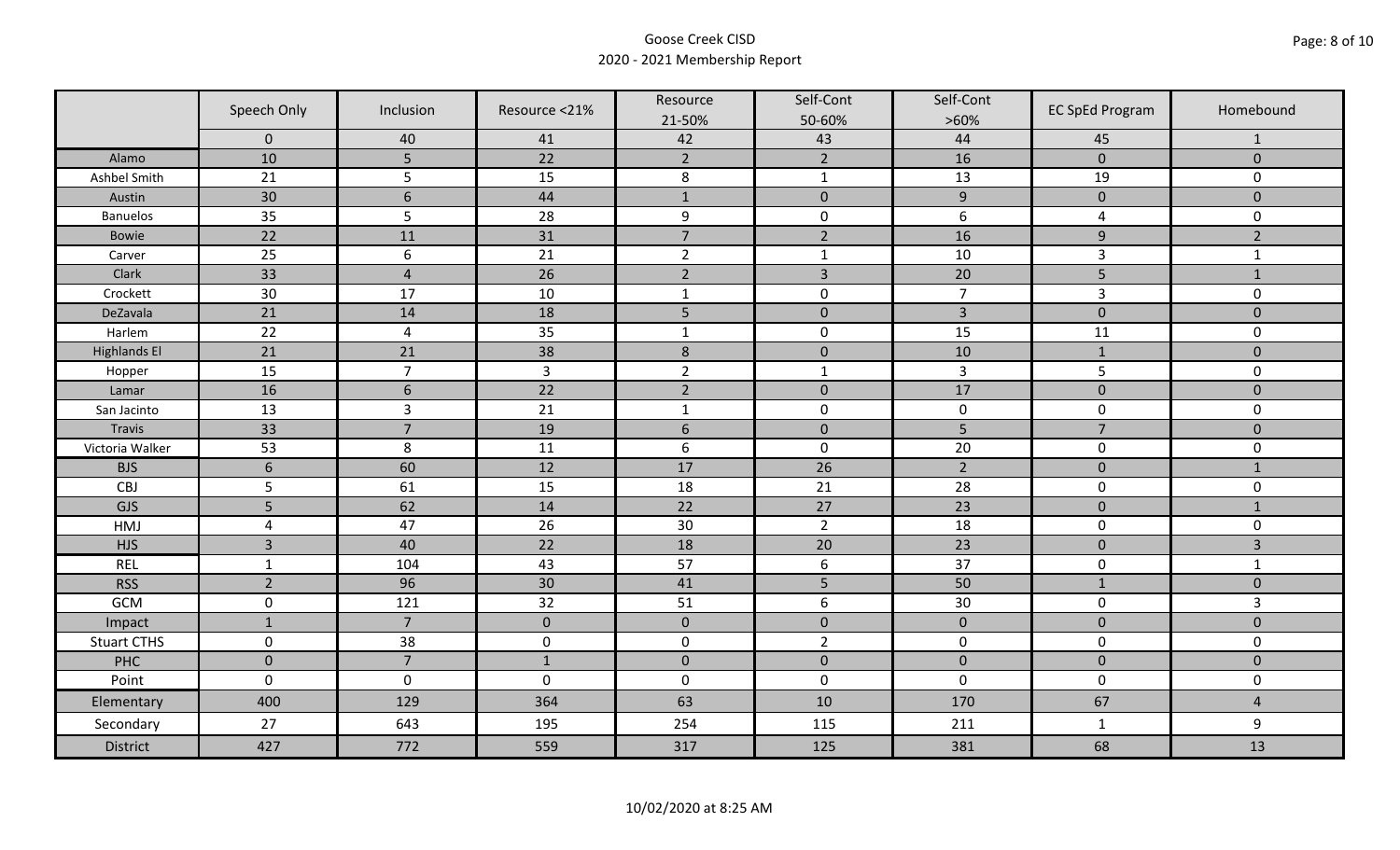|                     | At-Risk | SpEd           | GT             | <b>LEP</b>     | Migrant        | Econ Dis        | Dyslexia       | 504          |
|---------------------|---------|----------------|----------------|----------------|----------------|-----------------|----------------|--------------|
| Alamo               | 375     | 57             | 52             | 205            | $\mathbf{1}$   | 33              | 17             | 29           |
| Ashbel Smith        | 379     | 83             | 35             | 229            | $\overline{3}$ | 36              | 5 <sup>5</sup> | 13           |
| Austin              | 357     | 91             | 92             | 224            | 9              | 36              | 20             | 42           |
| <b>Banuelos</b>     | 380     | 87             | 88             | 180            | $\mathbf{1}$   | 42              | 16             | 37           |
| Bowie               | 423     | 102            | 37             | 150            | $\overline{a}$ | 33              | 9              | 28           |
| Carver              | 323     | 70             | 23             | 180            | 6              | 20              | 12             | 27           |
| Clark               | 277     | 96             | 68             | 55             | $\mathbf{1}$   | 25              | 22             | 48           |
| Crockett            | 298     | 69             | 58             | 175            | $\,8\,$        | 15              | 18             | 31           |
| DeZavala            | 337     | 63             | 33             | 142            | $\overline{3}$ | 26              | 10             | 24           |
| Harlem              | 378     | 88             | 39             | 175            | $6\,$          | 20              | 13             | 29           |
| <b>Highlands El</b> | 297     | 100            | 54             | 176            | $\mathbf{3}$   | 27              | 33             | 74           |
| Hopper              | 201     | 36             | 5              | 115            | $\mathbf 0$    | 51              | $\overline{4}$ | 17           |
| Lamar               | 429     | 64             | 26             | 196            | $\overline{4}$ | 17              | 25             | 35           |
| San Jacinto         | 224     | 38             | 19             | 145            | $\mathbf{0}$   | 26              | 10             | 21           |
| Travis              | 387     | 77             | 59             | 181            | $\overline{2}$ | 36              | 14             | 31           |
| Victoria Walker     | 352     | 98             | 67             | 173            | $\mathbf{3}$   | 25              | 21             | 41           |
| <b>BJS</b>          | 489     | 128            | 68             | 163            | 5              | 28              | 67             | 112          |
| CBJ                 | 548     | 150            | 107            | 154            | 5              | 26              | 51             | 106          |
| GJS                 | 506     | 156            | 134            | 135            | $\overline{7}$ | 33              | 78             | 130          |
| HMJ                 | 597     | 130            | 62             | 238            | 11             | 16              | 68             | 97           |
| <b>HJS</b>          | 514     | 131            | 141            | 124            | 10             | 32              | 61             | 126          |
| <b>REL</b>          | 839     | 256            | 97             | 242            | 16             | 38              | 109            | 191          |
| <b>RSS</b>          | 760     | 229            | 216            | 196            | 12             | 36              | 108            | 231          |
| <b>GCM</b>          | 1130    | 248            | 203            | 210            | 16             | 39              | 94             | 203          |
| Impact              | 116     | 8              | 73             | $\overline{7}$ | $2^{\circ}$    | $6\phantom{.}6$ | $\overline{9}$ | 19           |
| <b>Stuart CTHS</b>  | 173     | 40             | 18             | 42             | $\overline{4}$ | $6\overline{6}$ | 28             | 52           |
| <b>PHC</b>          | 75      | 8              | $\overline{3}$ | $5\phantom{.}$ | $\mathbf{1}$   | $\overline{2}$  | $\overline{4}$ | 12           |
| Point               | 16      | $\overline{2}$ | $\mathbf{1}$   | $\overline{3}$ | $\overline{0}$ | $\overline{3}$  | $\mathbf 0$    | $\mathbf{1}$ |
| Elementary          | 5417    | 1219           | 755            | 2701           | 54             | 468             | 249            | 527          |
| Secondary           | 5763    | 1486           | 1123           | 1519           | 89             | 265             | 677            | 1280         |
| District            | 11180   | 2705           | 1878           | 4220           | 143            | 733             | 926            | 1807         |